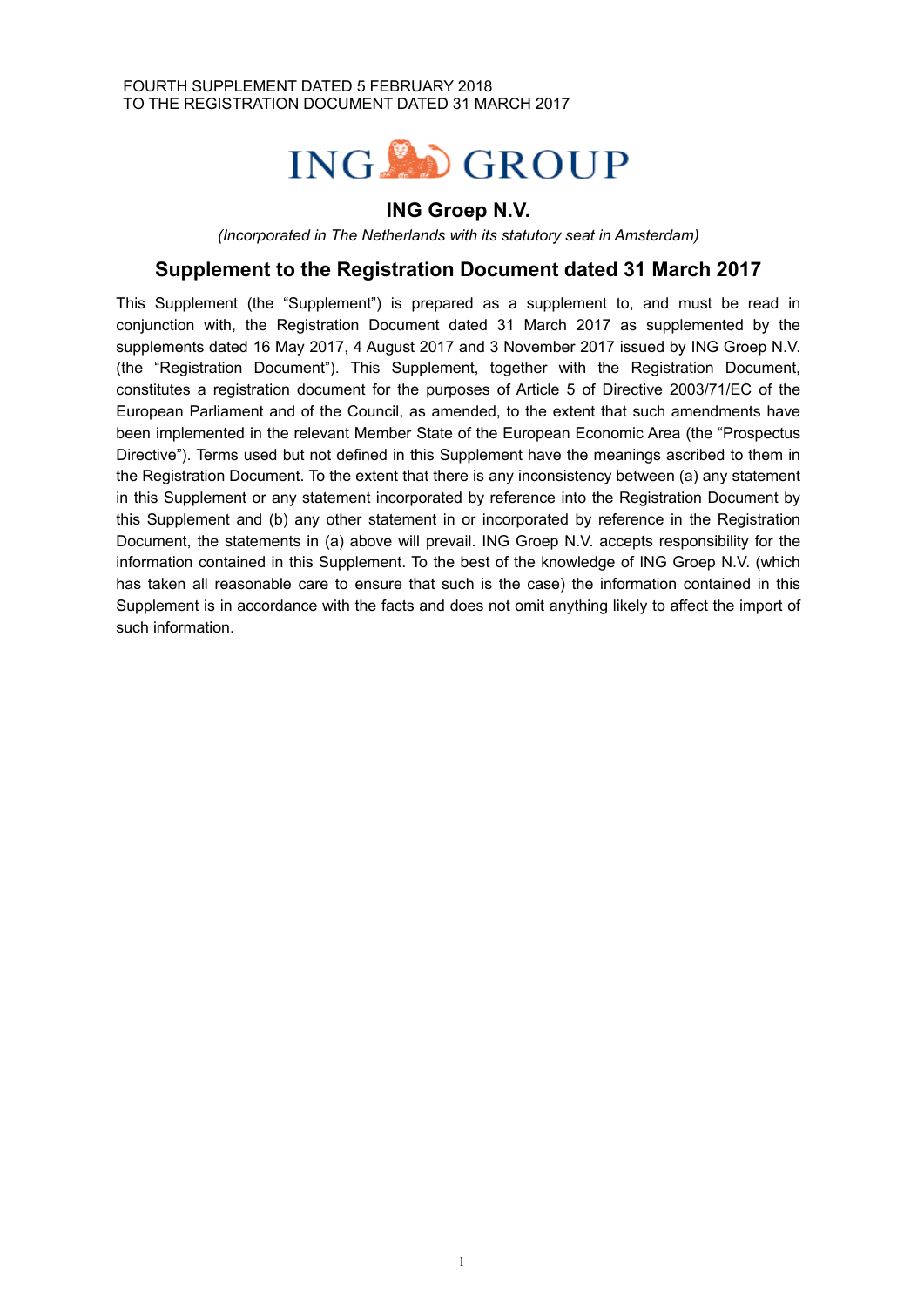#### **INTRODUCTION**

No person has been authorised to give any information or to make any representation not contained in or not consistent with the Registration Document and this Supplement and, if given or made, such information or representation must not be relied upon as having been authorised by ING Groep N.V.

Neither the delivery of this Supplement nor the Registration Document shall in any circumstances imply that the information contained in such Registration Document and herein concerning ING Groep N.V. is correct at any time subsequent to 3 November 2017 (in the case of the Registration Document) or the date hereof (in the case of this Supplement).

So long as the Registration Document and this Supplement are valid as described in Article 9 of the Prospectus Directive, copies of this Supplement and the Registration Document, together with the other documents listed in the "General Information – Documents Available for Inspection or Collection" section of the Registration Document and the information incorporated by reference in the Registration Document by this Supplement, will be available free of charge from ING Groep N.V. and the specified office of the Paying Agents. Requests for such documents should be directed to ING Groep N.V. c/o ING Bank N.V. at Foppingadreef 7, 1102 BD Amsterdam, The Netherlands. In addition, this Supplement, the Registration Document and the documents which are incorporated by reference in the Registration Document will be made available on the website of ING (https://www.ing.com/Investor-relations/Fixed-income-information/Debt-securities-ING-Groep-N.V./Senior-bonds.htm).

The distribution of the Registration Document and this Supplement may be restricted by law in certain jurisdictions. Persons into whose possession the Registration Document and/or this Supplement come must inform themselves about, and observe, any such restrictions.

## **RECENT DEVELOPMENTS AND INFORMATION INCORPORATED BY REFERENCE**

On 31 January 2018, ING Group published a press release entitled "ING posts 2017 net result of EUR 4,905 million; 4Q17 net result of EUR 1,015 million" (the "Q4 Press Release"). The Q4 Press Release contains, among other things, the consolidated unaudited results of ING Groep N.V. as at, and for the three month period and the twelve month period ended, 31 December 2017. A copy of the Q4 Press Release has been filed with the AFM and, by virtue of this Supplement, is incorporated by reference in, and forms part of, the Registration Document.

## **MODIFICATIONS TO THE REGISTRATION DOCUMENT**

*1. The following new items (l), (m), (n), (o) and (p) shall be inserted in the section entitled "Documents Incorporated by Reference" on page 4 of the Registration Document:*

- "(l) the press release published by ING Group on 24 November 2017 entitled "ING reports outcome of 2017 EU-wide Transparency Exercise";
- (m) the press release published by ING Group on 21 December 2017 entitled "ING Group 2017 SREP process completed";
- (n) the press release published by ING Group on 29 December 2017 entitled "ING completes participation in Bank of Beijing share offering";
- (o) the press release published by ING Group on 29 January 2018 entitled "ING further invests in payments business with acquisition of majority stake in Payvision"; and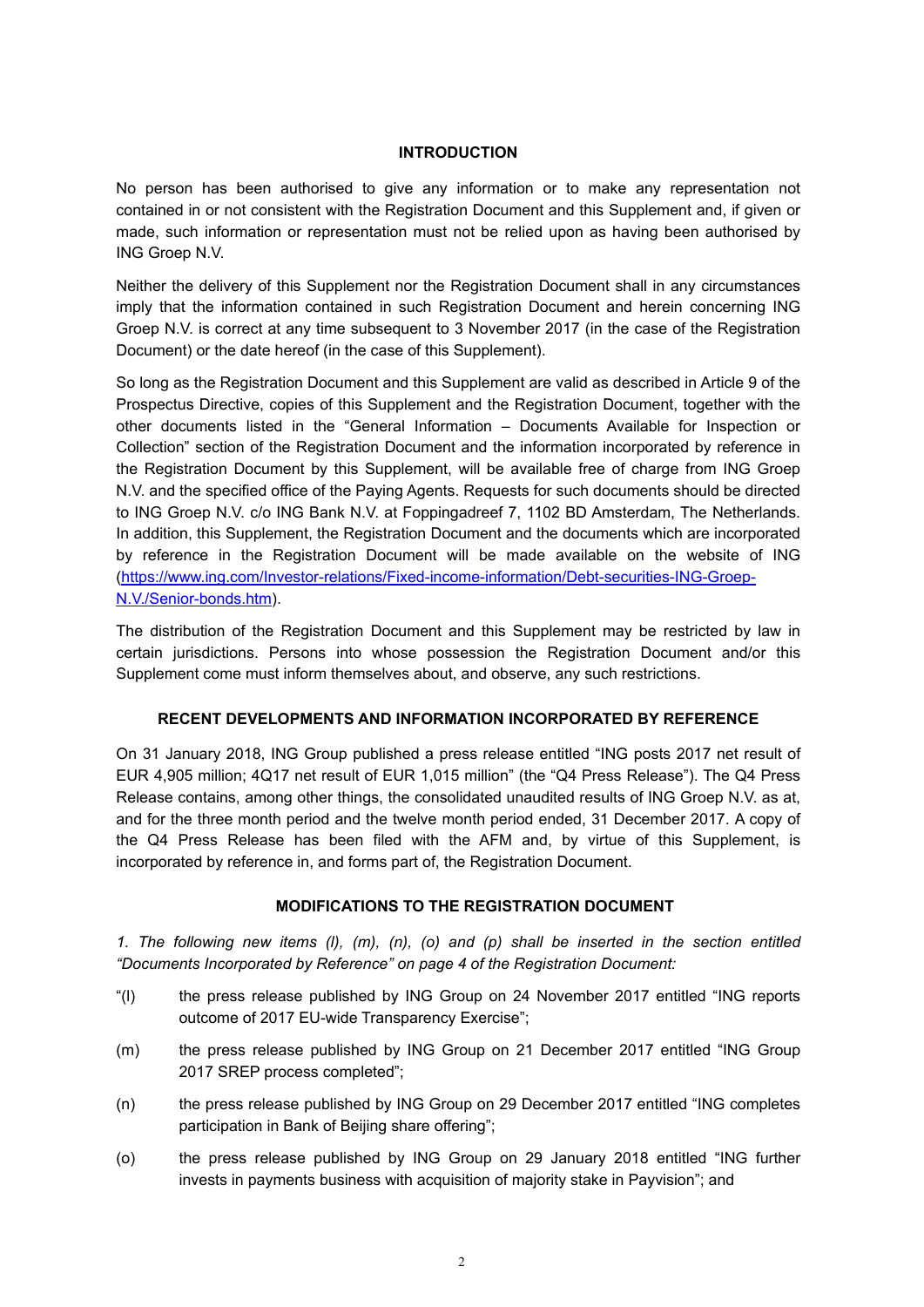(p) the press release published by ING Group on 31 January 2018 entitled "ING posts 2017 net result of EUR 4,905 million; 4Q17 net result of EUR 1,015 million" (the "Q4 Press Release"). The Q4 Press Release contains, among other things, the consolidated unaudited interim results of ING Group as at, and for the three month and the twelve month period ended, 31 December 2017.".

*2. The section entitled "General Information – Significant or Material Adverse Change" on page 121 of the Registration Document shall be deleted and restated as follows:*

#### "**Significant or Material Adverse Change**

At the date hereof, there has been no significant change in the financial or trading position of ING Groep N.V. and its consolidated subsidiaries since 31 December 2017.

At the date hereof, there has been no material adverse change in the prospects of ING Groep N.V. since 31 December 2016.

*3. The fourth paragraph of the section entitled "General Information – Litigation" beginning on page 121 of the Registration Document shall be deleted and restated as follows:*

"In July 2016, investors in derivatives tied to the Singapore Interbank Offer Rate ("SIBOR") filed a U.S. class action complaint in the New York District Court alleging that several banks, including ING, conspired to rig the prices of derivatives tied to SIBOR and the Singapore Swap Offer Rate ("SOR"). The lawsuit refers to investigations by the Monetary Authority of Singapore ("MAS") and other regulators, including the U.S. Commodity Futures Trading Commission ("CFTC"), in relation to rigging prices of SIBOR- and SOR-based derivatives. In April 2017, the New York District Court issued an oral ruling dismissing all claims; a corresponding written ruling was issued in August 2017. In September 2017, plaintiffs filed an amended complaint. Defendants moved to dismiss the amended complaint. Currently, it is not possible to provide an estimate of the (potential) financial effect of this claim.".

## *4. The sixth paragraph of the section entitled "General Information – Litigation" beginning on page 121 of the Registration Document shall be deleted and restated as follows:*

"In January 2011, the Dutch Association of Stockholders (*Vereniging van Effectenbezitters*, 'VEB') issued a writ alleging that investors were misled by the prospectus that was issued with respect to the September 2007 rights issue of Fortis N.V. (now Ageas N.V.) against Ageas N.V., the underwriters of such rights issue, including ING Bank, and former directors of Fortis N.V. According to the VEB the prospectus shows substantive incorrect and misleading information. The VEB stated that the impact and the risks of the sub-prime crisis for Fortis and Fortis' liquidity position were reflected incorrectly in the prospectus. The VEB requested a declaratory decision stating that the summoned parties acted wrongfully and are therefore responsible for the damages suffered by the investors in Fortis. In March 2016, Ageas, VEB and certain other claimants announced that the claim in relation to Fortis has been settled. Ageas has agreed to pay €1.2 billion to investors as compensation, provided that the Amsterdam Court of Appeal declares the settlement to be binding. According to the settlement documentation, as filed by Ageas with the Court of Appeal in May 2016, the settlement agreement contains a third-party clause by which the banks will also be released from the claims made by VEB and certain other claimants, if the settlement becomes unconditional. In June 2017, the Amsterdam Court of Appeal has given an interim ruling that the proposed settlement agreement between Ageas and the VEB cannot be declared binding upon all investors in its current form . The Court of Appeal requested in particular changes in relation to the level of compensation awarded to investors who are a member of the VEB and those who are not. In December 2017, Ageas and the VEB filed a revised settlement agreement with the Court of Appeal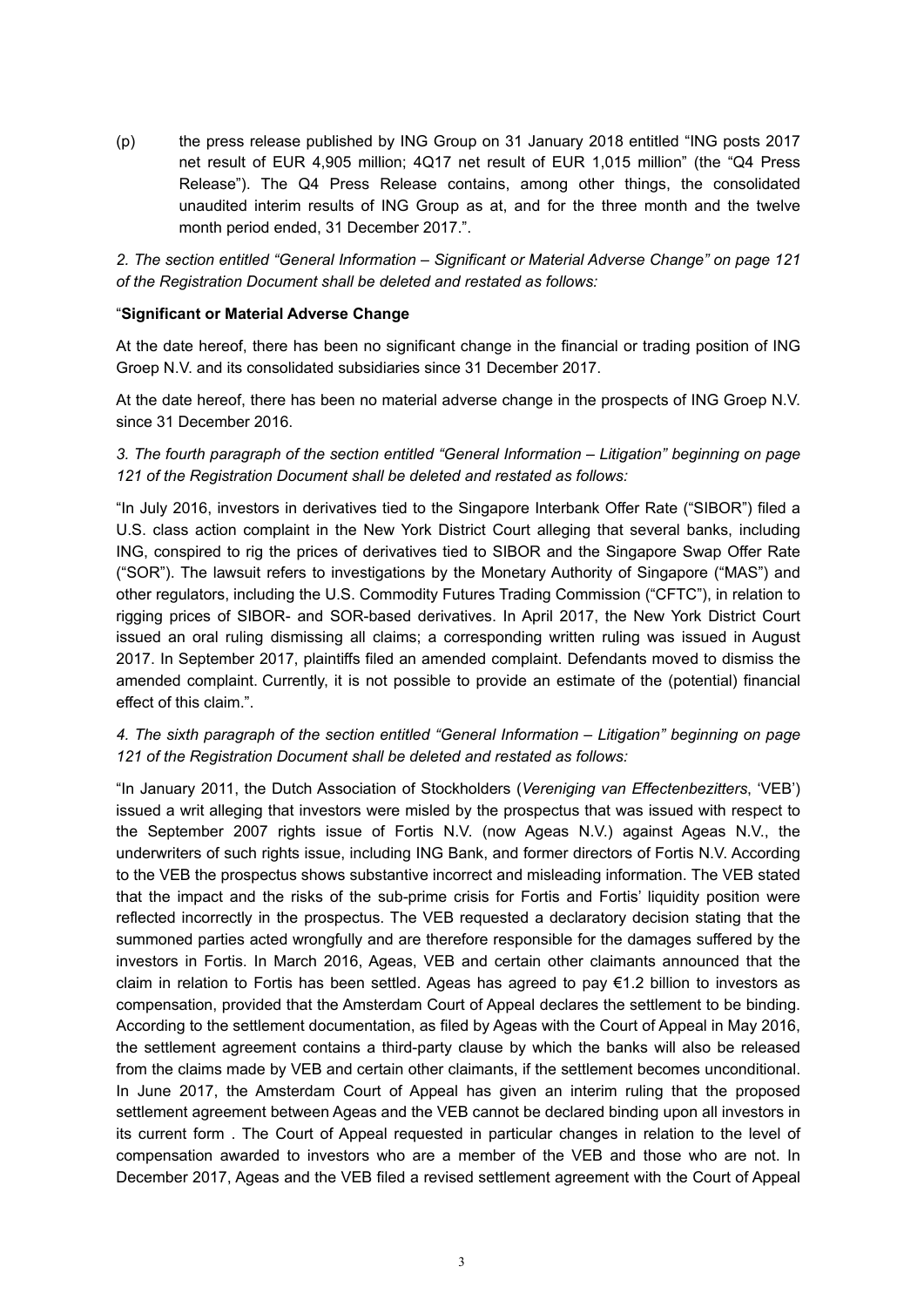making amendments to the settlement agreement. It is expected that the Court of Appeal will render a judgement on the revised settlement agreement in the first half year of 2018.".

*5. The seventh paragraph of the section entitled "General Information – Litigation" beginning on page 121 of the Registration Document shall be deleted and restated as follows:*

"A number of retired employees of ING Belgium have initiated legal proceedings against ASCEL (a non-profit organisation established by ING Belgium that provided medical insurance coverage to current and retired employees till the beginning of 2015 via a subdivision of ASCEL: FMC) and ING Belgium following the decision to externalise this medical insurance coverage which resulted in an increase of premium. In a decision of September 2016, the Court has considered that FMC has validly been closed but that, as the medical coverage qualifies as an insurance contract not linked with the professional activity of the claimants, ING could not unilaterally terminate the agreement between FMC and the pensioners. In October 2017, ING reached an agreement with the claimants to settle this case. In January 2018, this settlement has entered into force for all retired employees who are insured with the external provider. This settlement will be paid out of the existing provision.".

#### *6. The ninth paragraph of the section entitled "General Information – Litigation" beginning on page 121 of the Registration Document shall be deleted and restated as follows:*

"As requested by the AFM, ING has reviewed a significant part of the files of clients who bought interest rate derivatives. In December 2015, the AFM concluded that Dutch banks may have to reassess certain client files, potentially including certain derivative contracts that were terminated prior to April 2014 or other client files. As advised by the AFM, the Minister of Finance appointed a Committee of independent experts (the "Committee") which has established a uniform recovery framework for Dutch SME clients with interest rate derivatives. ING has adopted this recovery framework and will reassess individual files against this framework. ING has taken an additional provision for the financial consequences of the recovery framework. In 2017, ING has informed the majority of the relevant clients whether they are in scope of the recovery framework, and thus eligible for compensation, or not. Due to the fact that the execution of the framework encountered delay, ING has offered advance payments to customers out of the existing provision.".

# *7. The tenth paragraph of the section entitled "General Information – Litigation" beginning on page 121 of the Registration Document shall be deleted and restated as follows:*

"ING Bank is the subject of criminal investigations by Dutch authorities regarding various requirements related to the client on-boarding, money laundering and corrupt practices. ING Group has also received related information requests from U.S. authorities. ING Group and ING Bank are cooperating with such ongoing investigations and requests. It is currently not feasible to determine how the ongoing investigations and requests may be resolved or the timing of any such resolution, nor to estimate reliably the possible timing, scope or amounts of any resulting fines, penalties and/or other outcome, which could be significant. ING expects to receive more information on the findings of the Dutch authorities in the first half of 2018.".

# *8. The twelfth paragraph of the section entitled "General Information – Litigation" beginning on page 121 of the Registration Document shall be deleted and restated as follows:*

"In June 2017, a Belgian criminal Court ruled that ING Luxembourg assisted third parties in 2000 to commit a tax fraud in the context of the purchase of the shares of a cash company. The Court condemned ING Luxembourg among others to a penal fine of EUR 120,000 (suspended for half of the total amount). The court also condemned ING Luxembourg jointly and severally with other parties, to pay EUR 31.48 million (to be increased with the legal interests) to the bankruptcy trustee of the cash company. A provision has been recorded. In July 2017, ING Luxembourg filed an appeal